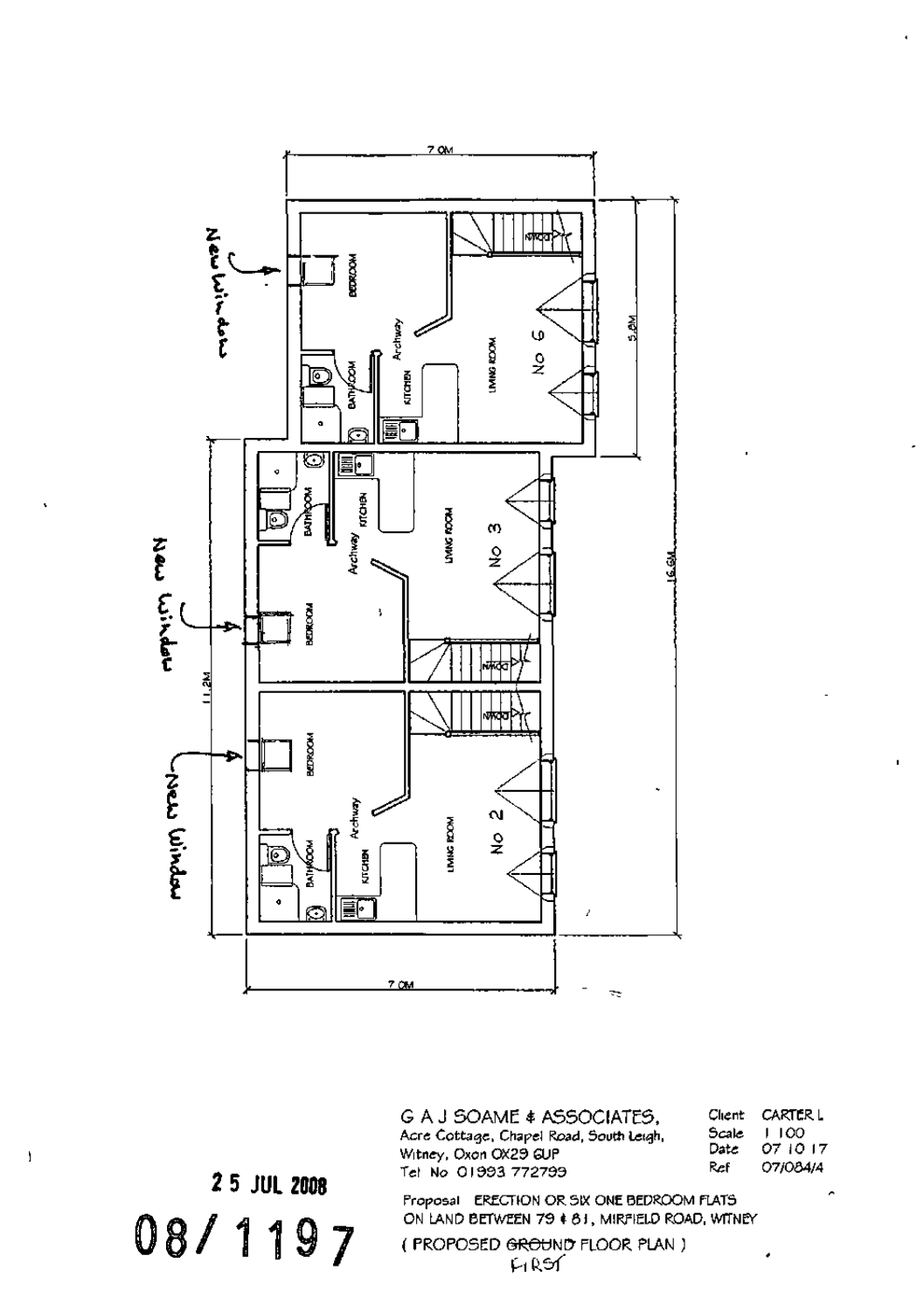

2 5 JUL 2008

## 08/1197

G A J SOAME & ASSOCIATES, Acre Cottage, Chapel Road, South Leigh, Witney, Oxon OX29 GUP<br>Tel. No. 01993 772799

Client: CARTER L Scale: 1:100 Date: 22.07.08<br>Ref: 07/084/Roof Plan

Proposal: ERECTION OR SIX ONE BEDROOM FLATS ON LAND BETWEEN 79 # 81, MIRFIELD ROAD, WITNEY.

(REVISED ~ SHOWING ROOF PLAN)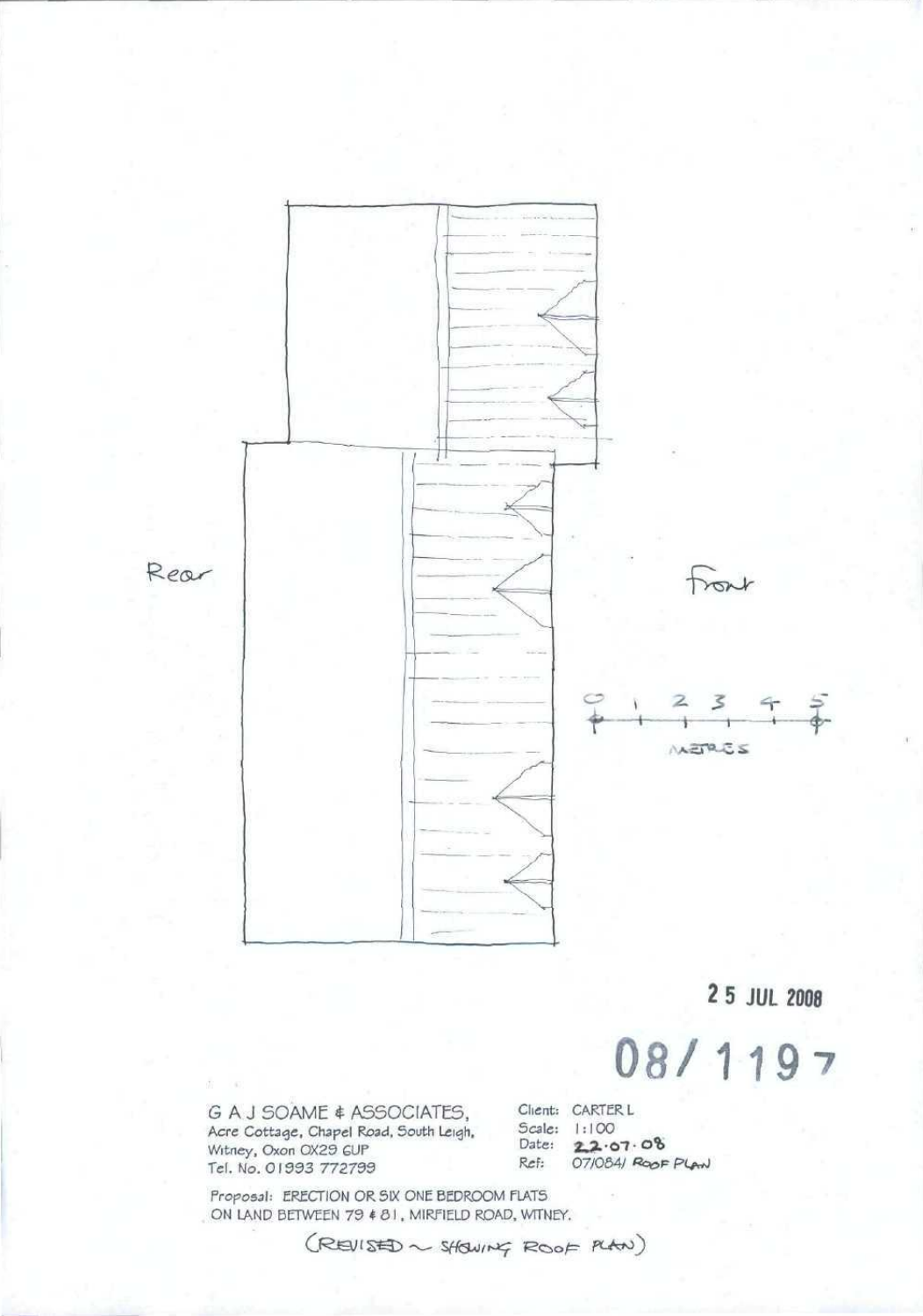

ON LAND BETWEEN 79 • 6) , MIRflELD ROAD. WITNET.

( PROPOSED GROUND FLOOR PLAN )